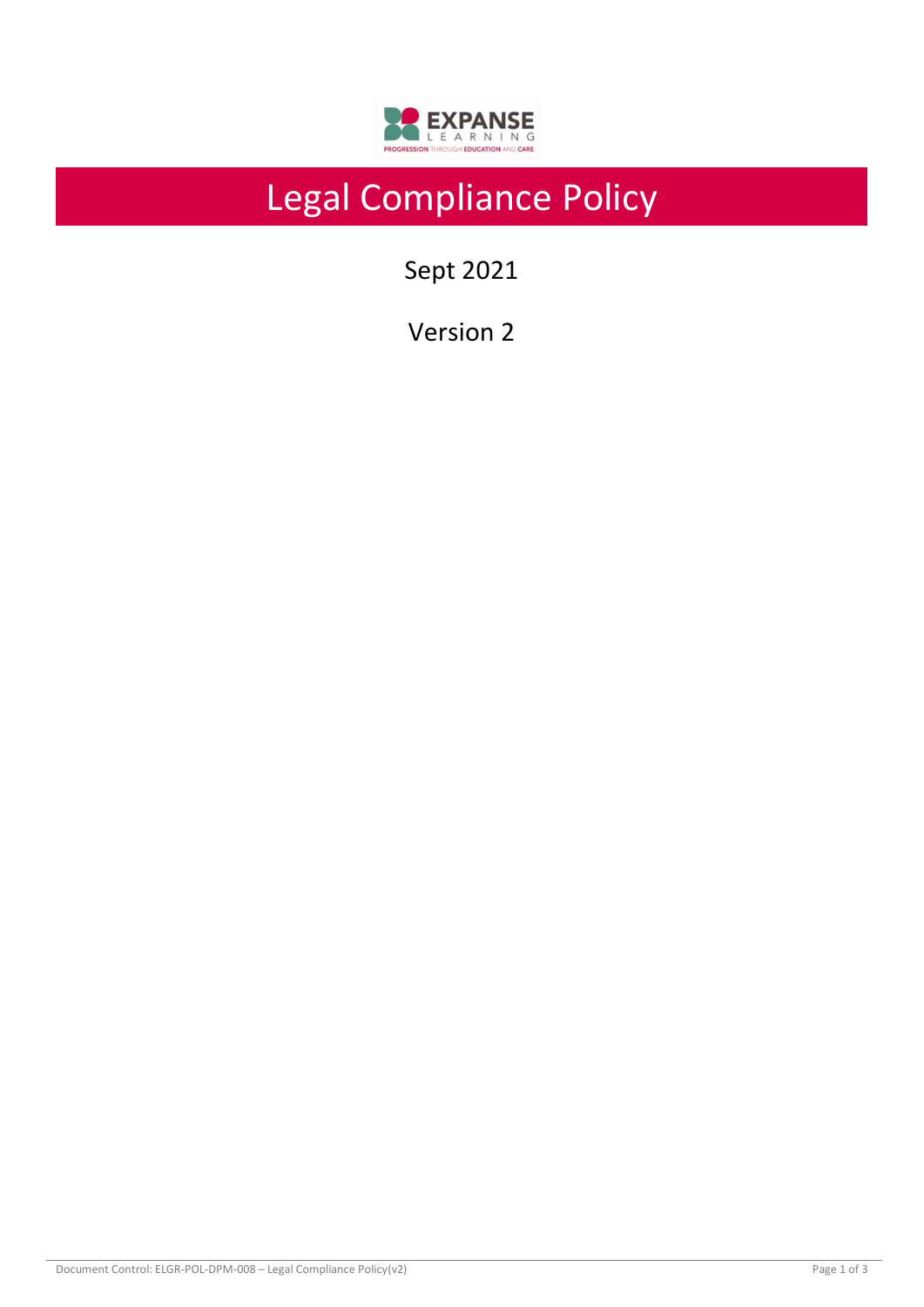## **1. Scope**

#### All employees of Expanse Learning

### **2. Background**

Our current members of staff come from a variety of backgrounds (e.g. local authority, commercial, legal) and as such through their shared knowledge are able to ensure that the business complies with all applicable legislation.

Expanse Learning must use a variety of methods to keep up to date with current legislation and quickly identify areas where specialist help may be required. Expanse Learning staff must undergo a variety of training in order to enable the business to fulfil its duties.

#### **3. Complying with current legislation**

Staff at Expanse Learning should ensure that they receive regular updates from an assortment of government agencies to guarantee that they are aware of the changes in legislation and make sure that those changes are flagged to the relevant members of staff. See below for highlighted areas

| Area                                       | <b>Expanse Learning</b><br><b>The School</b>                   | <b>Expanse Learning</b><br><b>The College</b>              |  |
|--------------------------------------------|----------------------------------------------------------------|------------------------------------------------------------|--|
| Health and Safety:                         | <b>Head of Shared Services</b><br>Supported b: Site Officer    | <b>Head of Shared Services</b><br>Supported by College SLT |  |
| Safeguarding and<br>Pastoral:              | Pastoral, Behaviour & Att Officer                              | Head of Student Support Services                           |  |
| Human Resources (Incl.<br>Employment Law): | <b>Head of Shared Services</b>                                 | <b>Head of Shared Services</b>                             |  |
| Funding and<br>Compliance:                 | Data & Compliance Manager<br>Supported by: Director of Schools | Data & Compliance Manager                                  |  |
| <b>Qualifications:</b>                     | Data & Compliance Manager                                      | Data & Compliance Manager                                  |  |

- o Policies should be updated on an annual basis and as part of that update consideration should be made to any changes to legislation. Following any changes to Expanse Learning Policies, staff members should be updated and if necessary, provided with further training
- o The Staff Development and Training policy ensures that all necessary training is identified and that the correct member of staff is sent on the required training.

#### **4. Obtaining specialist advice**

Expanse Learning is aware that there may be times when specialist help is needed and will obtain when required.

#### **5. Staff**

Staff must comply with all legislation and Expanse Learning policies and procedures.

Any member of staff found not to be complying with all legislation and Expanse Learning policies and procedures will be dealt with under the Disciplinary Procedures and where necessary reported to the police and/or the relevant governing bodies

#### **6. Monitoring and Review**

The effectiveness of this policy will be reviewed annually.